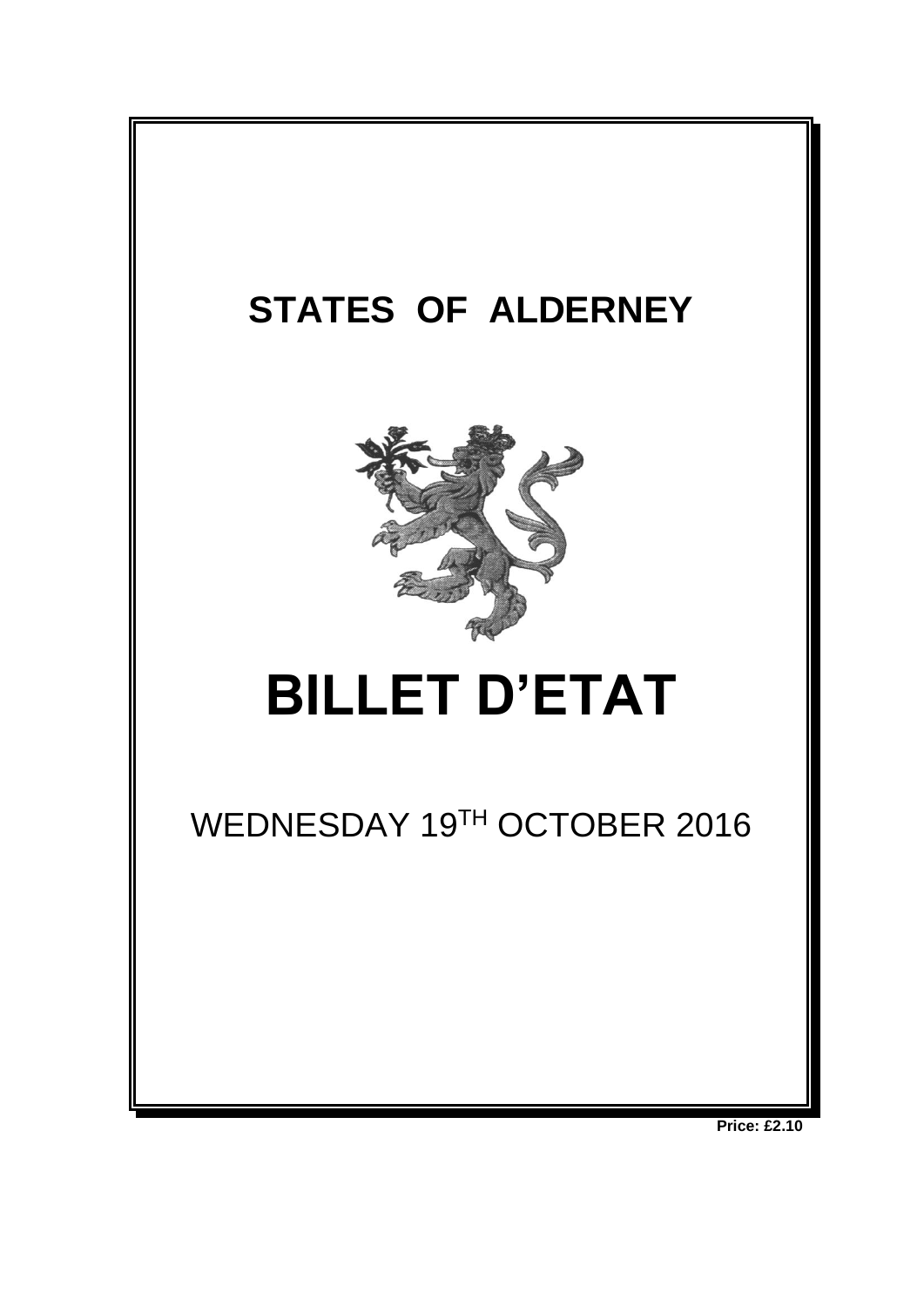## **STATES OF ALDERNEY**

# **BILLET D'ETAT**

## **FOR WEDNESDAY 19 TH OCTOBER 2016**

**Members of the States:**

**I have the honour to inform you that the Meeting of the States will be held at 5:30 pm on**  Wednesday 19<sup>th</sup> October 2016. This will be preceded by the People's Meeting, which will **be held on Wednesday 12th October 2016 at 7:00 pm in the Island Hall.** 

> **W Stuart Trought President**

#### **Item I Budgets for 2017 and Revised Budgets 2016**

The following letter was received from Mr Robert McDowall, Chairman of the Policy and Finance Committee:-

*"Under Section 58 of the Government of Alderney Law the Policy & Finance Committee is required to publish the proposed budgets for 2017 and report on the budget for 2016.* 

*The attached Budget Report provides a full explanation relating to the States of Alderney and the States of Alderney Water Board budgets, together with the Ordinances required for the proposed rate changes to come into effect.* 

*I would be grateful if you would place this matter before the States of Alderney with appropriate propositions.*

> *R McDowall Chairman"*

**The States of Alderney is asked, after consideration of the Budget Report :-**

**To accept the States of Alderney Revenue and Capital Budgets for 2017**

**To accept the States of Alderney Water Board Revenue and Capital Budgets for 2017**

**To approve The Occupier's Rate (Level for 2017) Ordinance, 2016**

**To approve The States Water Supply (Rates of Charge) (Alderney) Ordinance, 2016**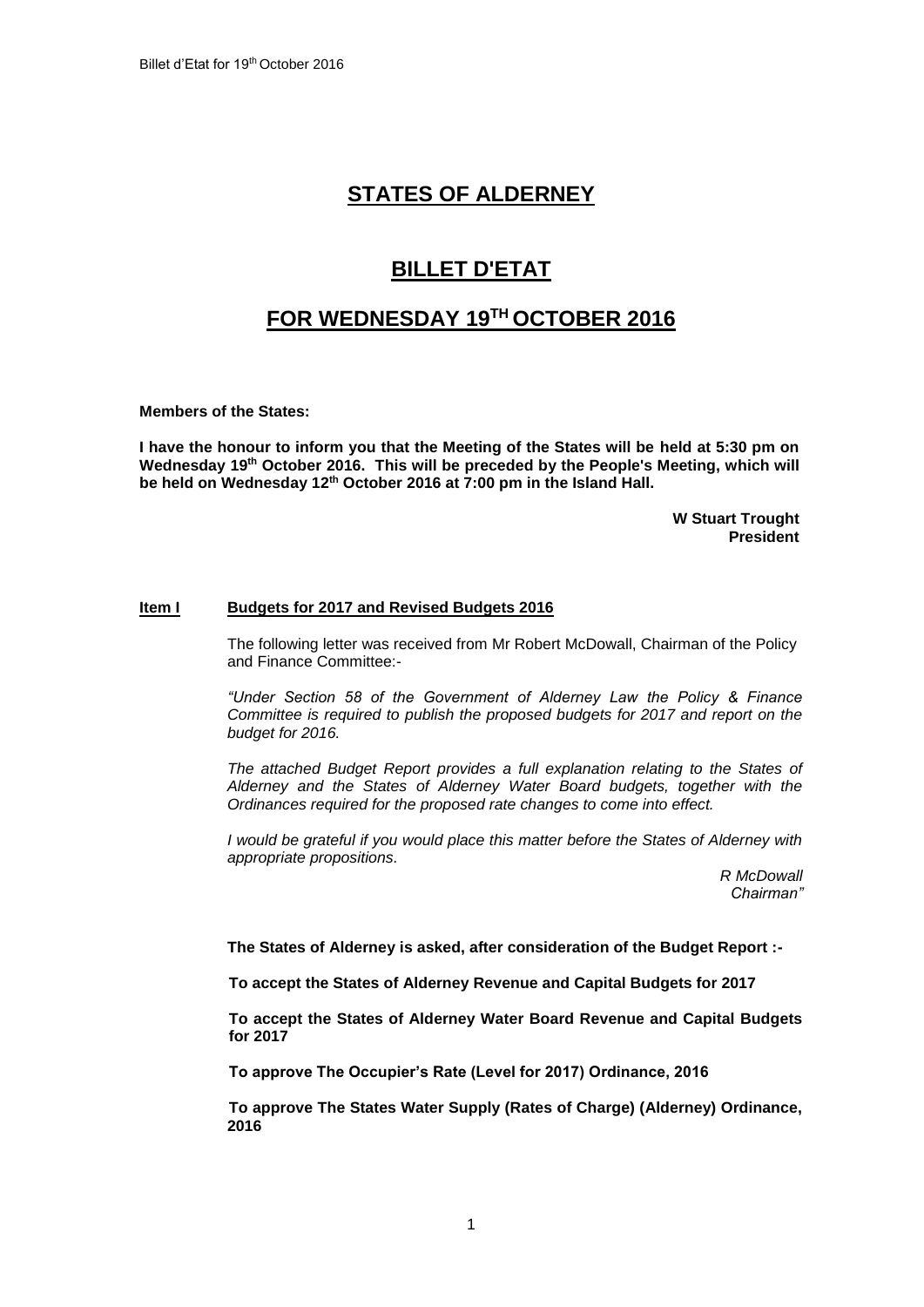### **Item II Report on the Governance Review – "Alderney's Choices"**

The following letter was received from Mr Robert McDowall, Chairman of the Policy and Finance Committee:-

*"Please find attached the report entitled "Alderney Choices" for debate without any resolution, by the States of Alderney.*

> *R McDowall Chairman"*

### **Item III Requête:-**

**Under Clause 45(4) of the Government of Alderney Law 2004, four members of the States of Alderney have signed the following Requête:-**

*"REQUÊTE In concern of Alderney's failing air service and economy.*

*Since my last attempt to bring a requête to the States of Alderney, little has changed*  and after a recent meeting with Aurigny no change is planned for the good of *Alderney and its lifeline service. Three trislanders are to be scrapped, two before May, and only one replacement Dornier.*

*At the moment we have bare cover because of the above, but the plans will leave Aldemey with a shortfall that at times will perhaps provide no cover at all, with absolute inability to catch up after technical or prolonged weather problems.*

*These problems need to be addressed urgently.*

*The points below are slightly different from the last but more aimed at specific areas, in the hope that my colleagues in both islands will take in.*

*ln my view many millions of Alderney and Guernsey taxpayers' money is being wasted on a daily basis from poor decisions.*

*The States of Alderney is mindful of the social and economic problems facing the island. ln large part, and the States of Alderney, believe that this is due to the poor connectivity recently provided by Aurigny.*

*The States of Alderney consequently:-*

- *welcomes the 'Strategic Review of Aurigny' recently commissioned by States of Guernsey Policy and Resources Committee and requests that this Review makes clear distinction of the separate and different needs of Alderney and Guernsey*
- *no longer has confidence in both* 
	- *(i) the senior management of Aurigny; and*
	- *(ii) the articles governing the relationship between Aurigny and its current shareholder, the States of Guernsey.*